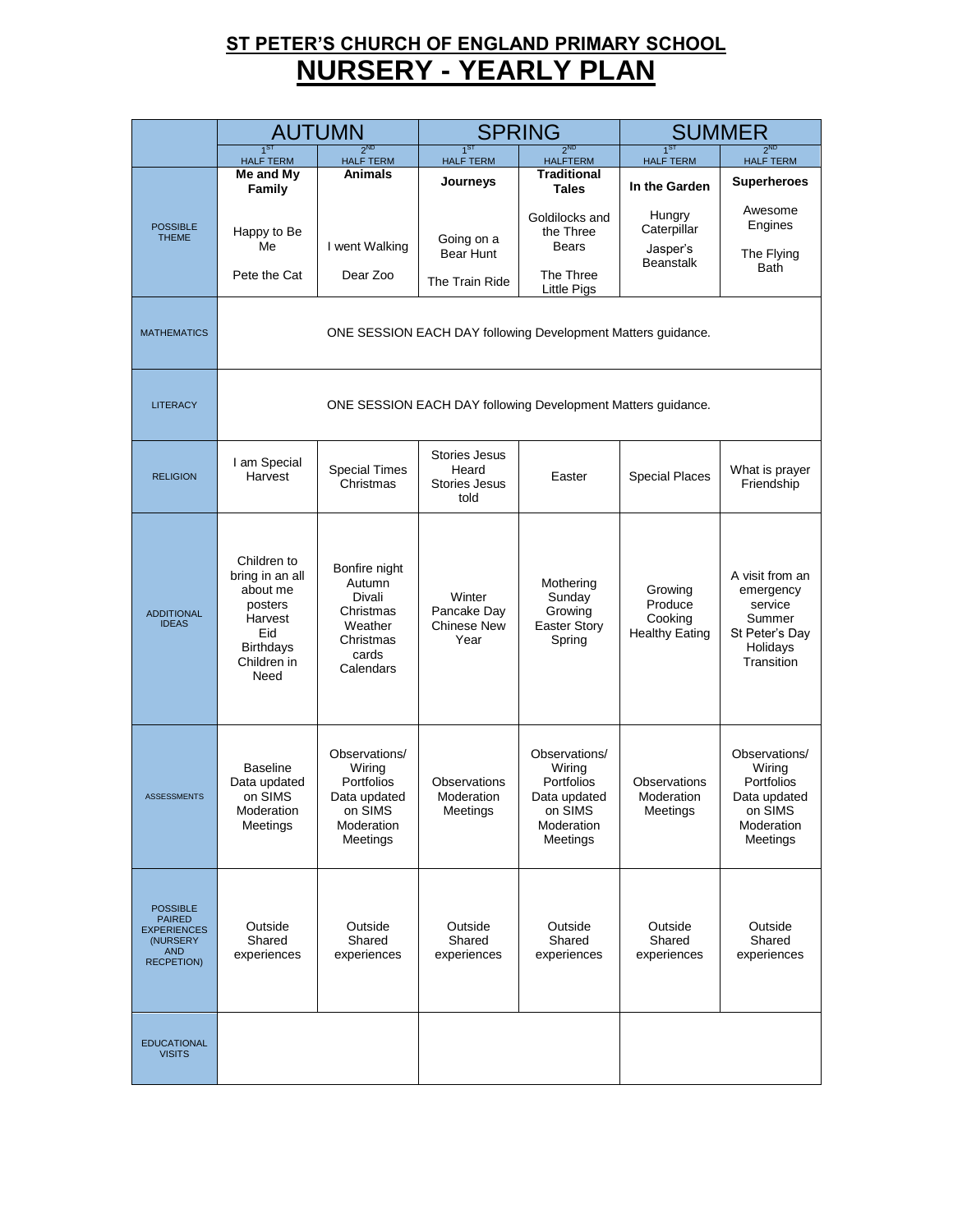### **ST PETER'S CHURCH OF ENGLAND PRIMARY SCHOOL RECEPTION - YEARLY PLAN**

|                                                                                                       | <b>AUTUMN</b>                                                                                                         |                                                                                                               |                                                                                                                           | <b>SPRING</b><br><b>SUMMER</b>                                                                                          |                                                                                                     |                                                                                                                   |
|-------------------------------------------------------------------------------------------------------|-----------------------------------------------------------------------------------------------------------------------|---------------------------------------------------------------------------------------------------------------|---------------------------------------------------------------------------------------------------------------------------|-------------------------------------------------------------------------------------------------------------------------|-----------------------------------------------------------------------------------------------------|-------------------------------------------------------------------------------------------------------------------|
|                                                                                                       | $1^{ST}$<br><b>HALF TERM</b>                                                                                          | 2 <sup>ND</sup><br><b>HALF TERM</b>                                                                           | $1^{ST}$<br><b>HALF TERM</b>                                                                                              | 2 <sub>ND</sub><br><b>HALFTERM</b>                                                                                      | $1^{ST}$<br><b>HALF TERM</b>                                                                        | 2 <sup>ND</sup><br><b>HALF TERM</b>                                                                               |
| <b>POSSIBLE</b><br><b>THEME</b>                                                                       | All about me!                                                                                                         | Animals-<br>Autumn                                                                                            | Journeys                                                                                                                  | Traditional<br>fairy tales                                                                                              | In the Garden                                                                                       | Superheroes                                                                                                       |
| <b>MATHEMATICS</b>                                                                                    |                                                                                                                       |                                                                                                               |                                                                                                                           | ONE SESSION EACH DAY following Development Matters guidance.                                                            |                                                                                                     |                                                                                                                   |
| <b>LITERACY</b>                                                                                       | Harry and his<br>bucketful of<br><b>Dinosaurs</b><br>Hello friend!                                                    | Owl Babies<br>Nocturnal<br>Animals<br>Monkey Puzzle                                                           | Space, The<br>$Moon - non-$<br>fiction<br>Whatever<br>Next!<br>Winter $-$ non-<br>fiction                                 | On the Farm $-$<br>non-fiction<br>Egg to Chick $-$<br>non-fiction<br>The Three Billy<br>Goats Gruff                     | Superworm<br>Jack and the<br><b>Beanstalk</b><br>Non-fiction -<br>plants                            | Supertato /<br>Evil Pea<br>There is no<br>Dragon in this<br>Story                                                 |
| <b>RELIGION</b>                                                                                       | I am Special                                                                                                          | Harvest<br>Special times<br>Christmas                                                                         | <b>Stories Jesus</b><br>told                                                                                              | Stories Jesus<br>heard<br>Easter                                                                                        | Friendship                                                                                          | Special places                                                                                                    |
| <b>PHYSICAL</b><br><b>EDUCATION</b>                                                                   | Dance<br>Gymnastics floor work                                                                                        |                                                                                                               | Dance<br>Gymnastics floor work                                                                                            |                                                                                                                         | Dance<br>Outdoor games<br>Gymnastics using apparatus                                                |                                                                                                                   |
| <b>ADDITIONAL</b><br><b>IDEAS</b>                                                                     | Harvest<br>Eid<br><b>Birthdays</b><br>Children in<br>Need<br>Senses<br>ME - Special<br>People<br>Drawing              | Bonfire night<br>Halloween<br>Divali<br>Eid<br>Christmas<br>Hannukah<br>Weather<br>ME - Stories<br>and sounds | Light and dark<br>Colours<br>Freezing and<br>melting<br>Pancake Day<br><b>Chinese New</b><br>Year<br>$ME - Our$<br>senses | Easter<br>Seed planting<br>Mothering<br>Sunday<br>Growing<br>Bears<br><b>Library Visit</b><br>ME - Growth<br>and change | Jobs<br>Morals<br>Design and<br>create                                                              | Around the<br>school<br>Sports<br><b>Buildings</b><br>Seaside<br>Holidays<br>Minibeasts<br>Plants<br>Father's Day |
| <b>ASSESSMENTS</b>                                                                                    | On Entry data<br>EYPT to be<br>submitted to<br>LA<br>Phonics<br>assessments<br>Learning<br>journeys (initial<br>obvs) | Data updated<br>on SIMS<br>Phonics<br>assessments<br>Learning<br>journeys                                     | Phonics<br>assessments<br>Learning<br>journeys                                                                            | <b>Phonics</b><br>assessments<br>Data updated<br>on SIMS<br>Learning<br>journeys                                        | Moderation<br>meetings<br>Final data<br>completed<br>Phonics<br>assessments<br>Learning<br>journeys | Learning<br>journeys<br>Phonics<br>assessments<br>for year 1                                                      |
| <b>POSSIBLE</b><br><b>PAIRED</b><br><b>EXPERIENCES</b><br>(NURSERY<br><b>AND</b><br><b>RECPETION)</b> | SETTLING IN                                                                                                           | Church Visit<br>Christmas<br>Celebration                                                                      | <b>Story Sacks</b><br>Activities<br>Chinese New<br>Year<br>Celebrations                                                   | World Book<br>Day - dressing<br>up day                                                                                  | Emergency<br>services visits                                                                        | Transition to<br>year 1                                                                                           |
| <b>EDUCATIONAL</b><br><b>VISITS</b>                                                                   |                                                                                                                       |                                                                                                               |                                                                                                                           |                                                                                                                         |                                                                                                     |                                                                                                                   |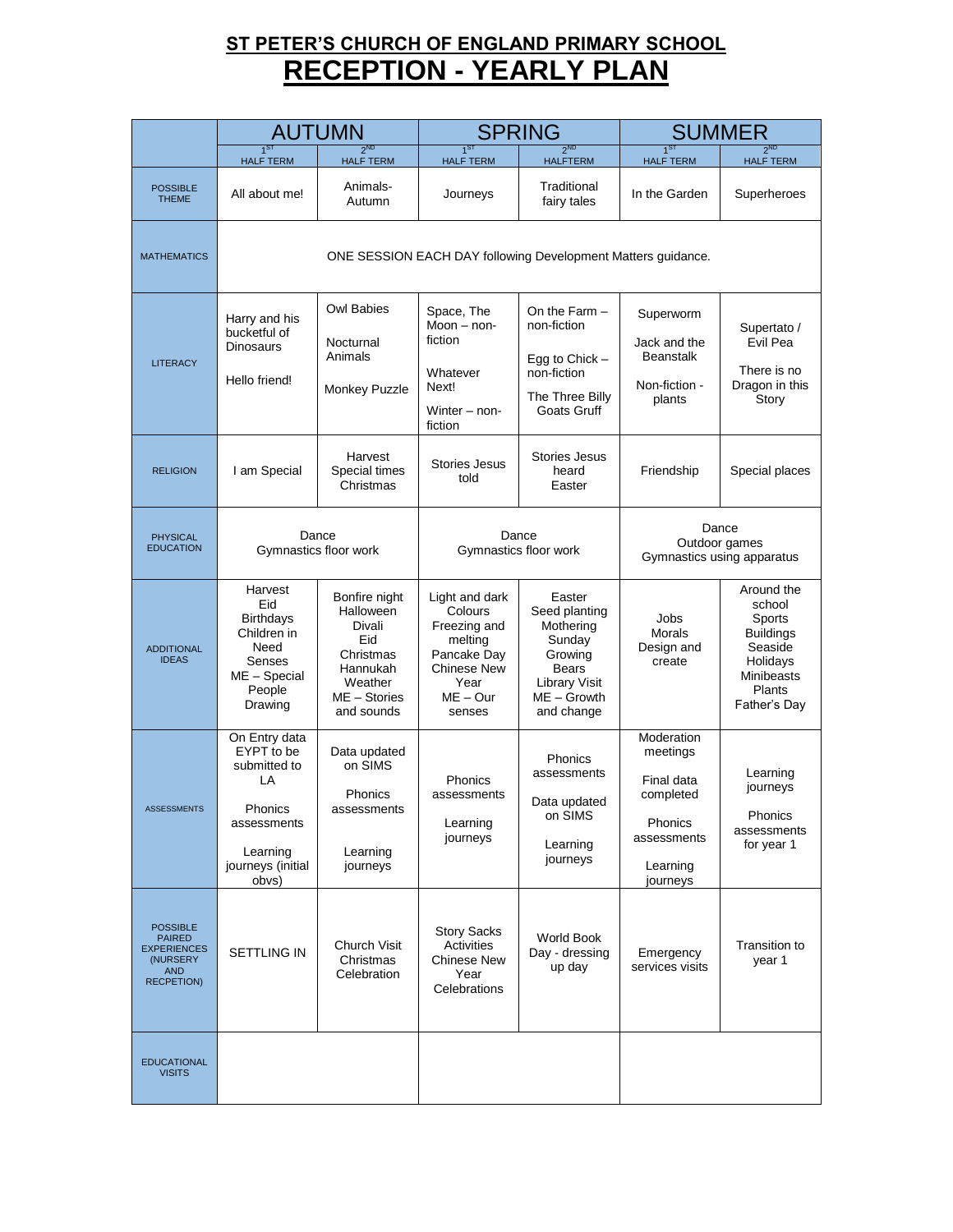# **ST PETER'S CHURCH OF ENGLAND PRIMARY SCHOOL YEAR 1 - YEARLY PLAN**

|                                              | <b>AUTUMN</b>                                                                                                                        |                                                                  | <b>SPRING</b>                                                                                       |                                                               | <b>SUMMER</b>                                                           |                                                                            |  |
|----------------------------------------------|--------------------------------------------------------------------------------------------------------------------------------------|------------------------------------------------------------------|-----------------------------------------------------------------------------------------------------|---------------------------------------------------------------|-------------------------------------------------------------------------|----------------------------------------------------------------------------|--|
|                                              | 1 <sup>ST</sup><br><b>HALF TERM</b>                                                                                                  | 2 <sub>ND</sub><br><b>HALF TERM</b>                              | $1^{ST}$<br><b>HALF TERM</b>                                                                        | <b>2ND</b><br><b>HALFTERM</b>                                 | 1 <sub>ST</sub><br><b>HALF TERM</b>                                     | 2 <sub>ND</sub><br><b>HALF TERM</b>                                        |  |
| <b>NUMERACY</b>                              | ONE SESSION EACH DAY following the National Curriculum 2014                                                                          |                                                                  |                                                                                                     |                                                               |                                                                         |                                                                            |  |
| <b>LITERACY</b>                              | ONE SESSION EACH DAY following the National Curriculum 2014<br>(WITH ADDITIONAL HANDWRITING, SPELLING AND EXTENDED WRITING SESSIONS) |                                                                  |                                                                                                     |                                                               |                                                                         |                                                                            |  |
| <b>SCIENCE</b>                               | Everyday<br><b>Materials</b><br>(Chemistry)                                                                                          | Everyday<br><b>Materials</b><br>(Chemistry)                      | Animals,<br>Including<br>Humans<br>(Biology)                                                        | <b>Habitats</b><br>(Biology)                                  | Plants<br>(Biology)                                                     | Seasonal<br>Changes<br>(Physics)                                           |  |
| <b>COMPUTING</b>                             | We are<br>Treasure<br><b>Hunters</b><br>Using<br>programmable<br>toys                                                                | We are TV<br>Chefs<br>Illustrating an<br>eBook                   | We are<br>Painters<br>Illustrating an<br>eBook                                                      | We are<br>Collectors<br>Finding<br>images using<br>the web    | We are<br>Storytellers<br>Producing a<br>talking book                   | We are<br>Celebrating<br>Creating a<br>card digitally                      |  |
| <b>RELIGION</b>                              | God &<br>Creation<br>Harvest                                                                                                         | Christmas:<br>Why do we give<br>and receive<br>gifts?            | Jesus and<br>Lent:<br>Jesus was<br>Special<br>&<br>Holy Week                                        | Easter:<br>Celebrating<br>new life and<br>new<br>beginnings   | Baptism:<br>Why is<br><b>Baptism</b><br>special?                        | My World,<br>Jesus' World                                                  |  |
| <b>HISTORY</b>                               |                                                                                                                                      | What was life<br>like when our<br>grandparents<br>were children? |                                                                                                     | What do we<br>know about<br>the Great Fire<br>of London?      |                                                                         | Comparison<br>$Study -$<br>Florence<br>Nightingale<br>and Nurses<br>today. |  |
| <b>GEOGRAPHY</b>                             | Our Local<br>Area<br>What's it like<br>where we live?                                                                                |                                                                  | People and<br>their<br>Communities<br>What will we<br>see on our<br>journey<br>around the<br>world? |                                                               | Animals and<br>their Habitats<br>Where do<br>different<br>animals live? |                                                                            |  |
| <b>MUSIC</b>                                 | <b>Ourselves</b><br>(Exploring<br>Sounds)<br>&<br>Number<br>(Beat)                                                                   | Animals<br>(Pitch)<br>&<br>Weather<br>(Exploring<br>Sounds)      | <b>Machines</b><br>(Beat)<br>&<br>Seasons<br>(Pitch)                                                | Our School<br>(Exploring<br>Sounds)<br>&<br>Pattern<br>(Beat) | Storytime<br>(Exploring<br>Sounds)<br>&<br>Our Bodies<br>(Beat)         | Travel<br>(Performance)<br>&<br>Water<br>(Pitch)                           |  |
| <b>ART AND</b><br><b>DESIGN</b>              | "Selfies" - Van<br>Gogh/Freda<br>Kahlo/Picasso                                                                                       |                                                                  | Tackling<br>Textiles-<br><b>Various Artists</b>                                                     |                                                               | Nature's Art-<br>Andy<br>Goldsworthy                                    |                                                                            |  |
| <b>DT</b>                                    |                                                                                                                                      | <b>Moving Pictures</b>                                           |                                                                                                     | Homes                                                         |                                                                         | Fruit and<br>Vegetables                                                    |  |
| <b>OUTDOOR</b><br>GAMES/<br><b>ATHLETICS</b> | <b>Ball Skills and</b><br>Games                                                                                                      | Throwing and<br>Catching                                         | Bat/Ball Skills<br>and Games<br>Skipping                                                            | Developing<br>Partner Work                                    | Unit $1 -$<br>Running,<br>Throwing,<br>Jumping.                         | Unit $2-$<br>Remember,<br>repeat and link<br>combinations<br>of actions.   |  |
| <b>GYMNASTICS</b>                            |                                                                                                                                      | Flight - Bouncing, Jumping &<br>Landing                          | Points and Patches                                                                                  |                                                               | Rocking &<br>Rolling                                                    | Wide - Narrow<br>- Curled                                                  |  |
| <b>DANCE</b>                                 | <b>Streamers</b><br>Conkers                                                                                                          | Playing with a<br>Ball                                           | March, March,<br>March<br>Jack and the<br><b>Beanstalk</b>                                          | Fog and<br>Sunshine<br>Washing Day                            | Handa's<br>Surprise<br>The Rainbow<br>Fish                              | We're Going<br>On A Bear<br>Hunt                                           |  |
| <b>EDUCATIONAL</b><br><b>VISITS</b>          |                                                                                                                                      |                                                                  |                                                                                                     |                                                               |                                                                         |                                                                            |  |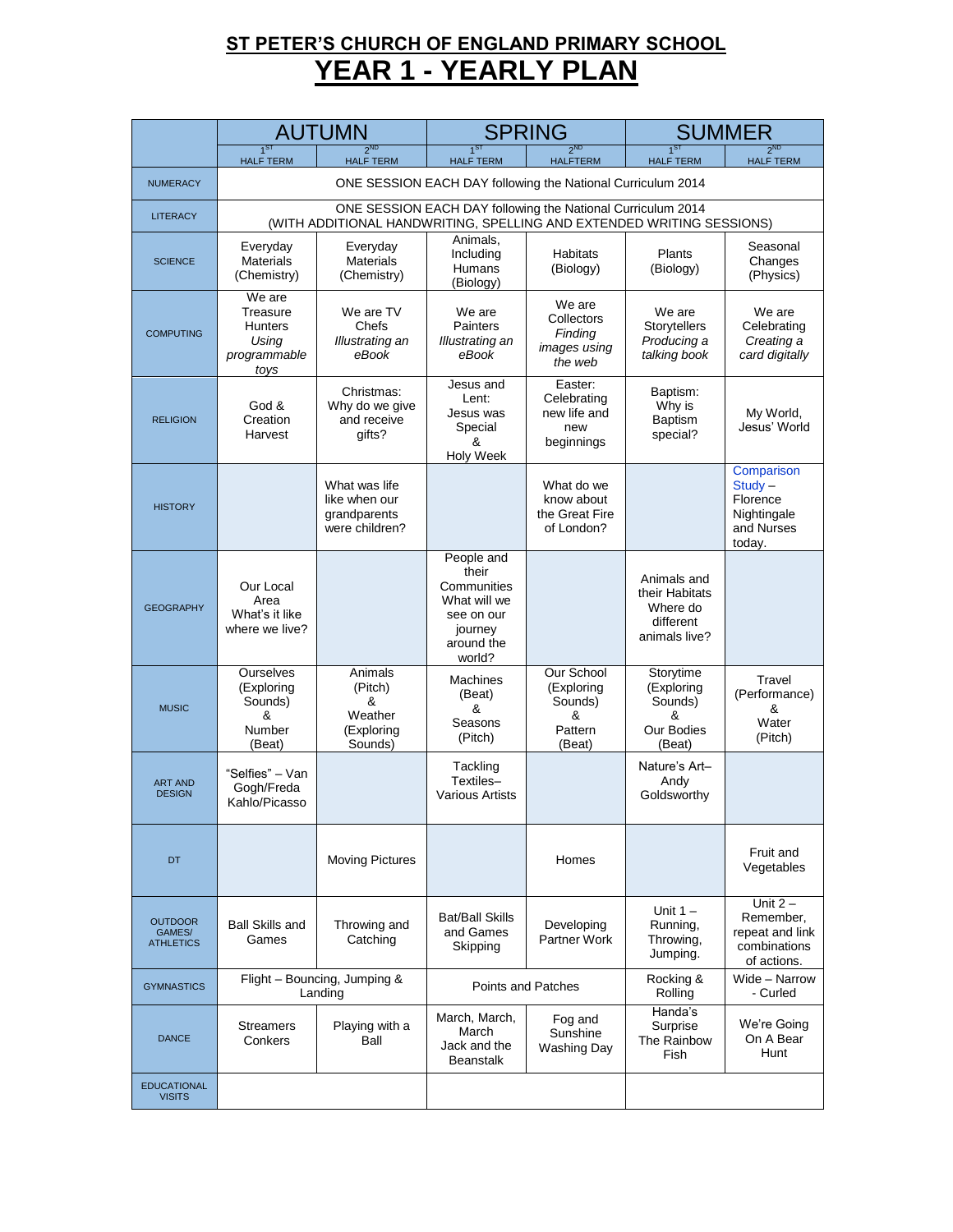### **ST PETER'S CHURCH OF ENGLAND PRIMARY SCHOOL YEAR 2 - YEARLY PLAN**

|                                              | <b>AUTUMN</b>                                                                             |                                                                                                                                      | <b>SPRING</b>                                                                                          |                                                                                                                    | <b>SUMMER</b>                                                                                                                         |                                                                                                                                           |  |
|----------------------------------------------|-------------------------------------------------------------------------------------------|--------------------------------------------------------------------------------------------------------------------------------------|--------------------------------------------------------------------------------------------------------|--------------------------------------------------------------------------------------------------------------------|---------------------------------------------------------------------------------------------------------------------------------------|-------------------------------------------------------------------------------------------------------------------------------------------|--|
|                                              | $1^{51}$<br><b>HALF TERM</b>                                                              | $2^{ND}$<br><b>HALF TERM</b>                                                                                                         | $1^{51}$<br><b>HALF TERM</b>                                                                           | $2^{ND}$<br><b>HALFTERM</b>                                                                                        | <b>HALF TERM</b>                                                                                                                      | $2^{ND}$<br><b>HALF TERM</b>                                                                                                              |  |
| <b>NUMERACY</b>                              | ONE SESSION EACH DAY following the National Curriculum 2014                               |                                                                                                                                      |                                                                                                        |                                                                                                                    |                                                                                                                                       |                                                                                                                                           |  |
| <b>LITERACY</b>                              |                                                                                           | ONE SESSION EACH DAY following the National Curriculum 2014<br>(WITH ADDITIONAL HANDWRITING, SPELLING AND EXTENDED WRITING SESSIONS) |                                                                                                        |                                                                                                                    |                                                                                                                                       |                                                                                                                                           |  |
| <b>SCIENCE</b>                               | Use of everyday<br>materials.<br>(Chemistry)                                              | Use of everyday<br>materials.<br>(Chemistry)                                                                                         | Animals<br>including<br>humans<br>(Biology)                                                            | Living things and<br>their habitats<br>(Biology)                                                                   | Plants<br>(Biology)                                                                                                                   | Outdoor<br>Learning<br><b>Bees</b><br>Lifecycle<br>Pollination<br>purpose                                                                 |  |
| <b>COMPUTING</b>                             | We are<br>Astronauts<br>Programming on<br>screen                                          | We are Games<br><b>Testers</b><br><b>Exploring how</b><br>computer games<br>work                                                     | We are<br>Photographers<br><b>Taking better</b><br>photos                                              | We are<br>Researchers<br>Researching a<br>topic                                                                    | We are<br><b>Detectives</b><br>Collecting clues                                                                                       | We are<br>Zoologists<br>Collecting data<br>about bugs                                                                                     |  |
| <b>RELIGION</b>                              | Jesus:<br>Jesus, Friend to<br>everyone.<br>&<br>What is the<br>Good News<br>Jesus brings? | Christmas:<br>Why was the birth<br>of Jesus such<br>Good News?<br>Why does<br>Christmas matter<br>to Christians?                     | The Bible:<br>Why is it such a<br>special book?<br>Do people of<br>other faiths have<br>special books? | Easter:<br>How do symbols<br>help us to<br>understand the<br>story?<br>Why does<br>Easter matter to<br>Christians? | Places of<br>Worship:<br>Why is the<br>church a special<br>place for<br>Christians?<br>Where do<br>people of other<br>faiths worship? | Ascension and<br>Pentecost:<br>What happened<br>at the Ascension<br>and Pentecost?                                                        |  |
| <b>HISTORY</b>                               |                                                                                           | Why do we<br>remember the Fifth<br>of November?                                                                                      |                                                                                                        | What was<br>Rochdale's role<br>in the Industrial<br>Revolution?                                                    |                                                                                                                                       | Comparison<br>$Study -$<br>Christopher<br>Columbus and<br>Neil Armstrong:<br>How have<br>voyages of<br>discovery<br>changed over<br>time? |  |
| <b>GEOGRAPHY</b>                             | Seasons<br>What are<br>Seasons?                                                           |                                                                                                                                      | Journeys: Food<br>Where does our<br>food come from?                                                    |                                                                                                                    | Our Wonderful<br>World<br>What are the<br>seven wonders<br>of our world?                                                              |                                                                                                                                           |  |
| <b>MUSIC</b>                                 | Ourselves<br>(Exploring<br>Sounds)<br>&<br>Toys<br>(Beat)                                 | Our Land<br>(Exploring sounds)<br>&<br>Our Bodies<br>(Beat)                                                                          | Animals<br>(Pitch)<br>&<br>Number<br>(Beat)                                                            | Storytime<br>(Exploring<br>Sounds)<br>&<br>Seasons<br>(Pitch)                                                      | Weather<br>(Exploring<br>Sounds)<br>&<br>Pattern<br>(Beat)                                                                            | Water<br>(Pitch)<br>&<br>Travel<br>(Performance)                                                                                          |  |
| <b>ART AND</b><br><b>DESIGN</b>              | <b>Where Nature</b><br>Lives-<br>Matisse/William<br>Morris                                |                                                                                                                                      | Around Every<br>Corner a Pattern<br>- Various Artists                                                  |                                                                                                                    | <b>Artist Study</b>                                                                                                                   |                                                                                                                                           |  |
| <b>DT</b>                                    |                                                                                           | Vehicles<br>Food Technology -<br>5 <sup>th</sup> November feast                                                                      |                                                                                                        | Puppets                                                                                                            |                                                                                                                                       | Winding Up                                                                                                                                |  |
| <b>OUTDOOR</b><br>GAMES/<br><b>ATHLETICS</b> | Throwing and<br>Catching<br><b>Inventing Games</b>                                        | Making Up Games<br>with a Partner<br>Aiming, Hitting,<br>Kicking                                                                     | Dribbling,<br>Kicking and<br>Hitting                                                                   | Group Games<br>and Inventing<br><b>Rules</b>                                                                       | Athletics<br>Unit 1                                                                                                                   | Athletics<br>Unit 2                                                                                                                       |  |
| <b>GYMNASTICS</b>                            |                                                                                           | High Parts and Low Parts                                                                                                             |                                                                                                        | Pathways, Straight, Zig-Zag &<br>Curving                                                                           | Turning $-$<br>Spinning -<br>Twisting                                                                                                 | Linking<br>Movements<br>Together                                                                                                          |  |
| <b>DANCE</b>                                 | The Cat<br><b>Balloons</b>                                                                | Reach for the<br><b>Stars</b><br>Friends                                                                                             | <b>Bubbles</b><br>Shadows                                                                              | Words and Word<br>Messages<br>Three Little Pigs                                                                    | Copy Cat<br>Pat-a-cake<br>Polka<br>Jumping Joan                                                                                       | Elsden Circle<br>Dance<br><b>Anything Goes</b>                                                                                            |  |
| <b>EDUCATIONAL</b><br><b>VISITS</b>          |                                                                                           |                                                                                                                                      |                                                                                                        |                                                                                                                    |                                                                                                                                       |                                                                                                                                           |  |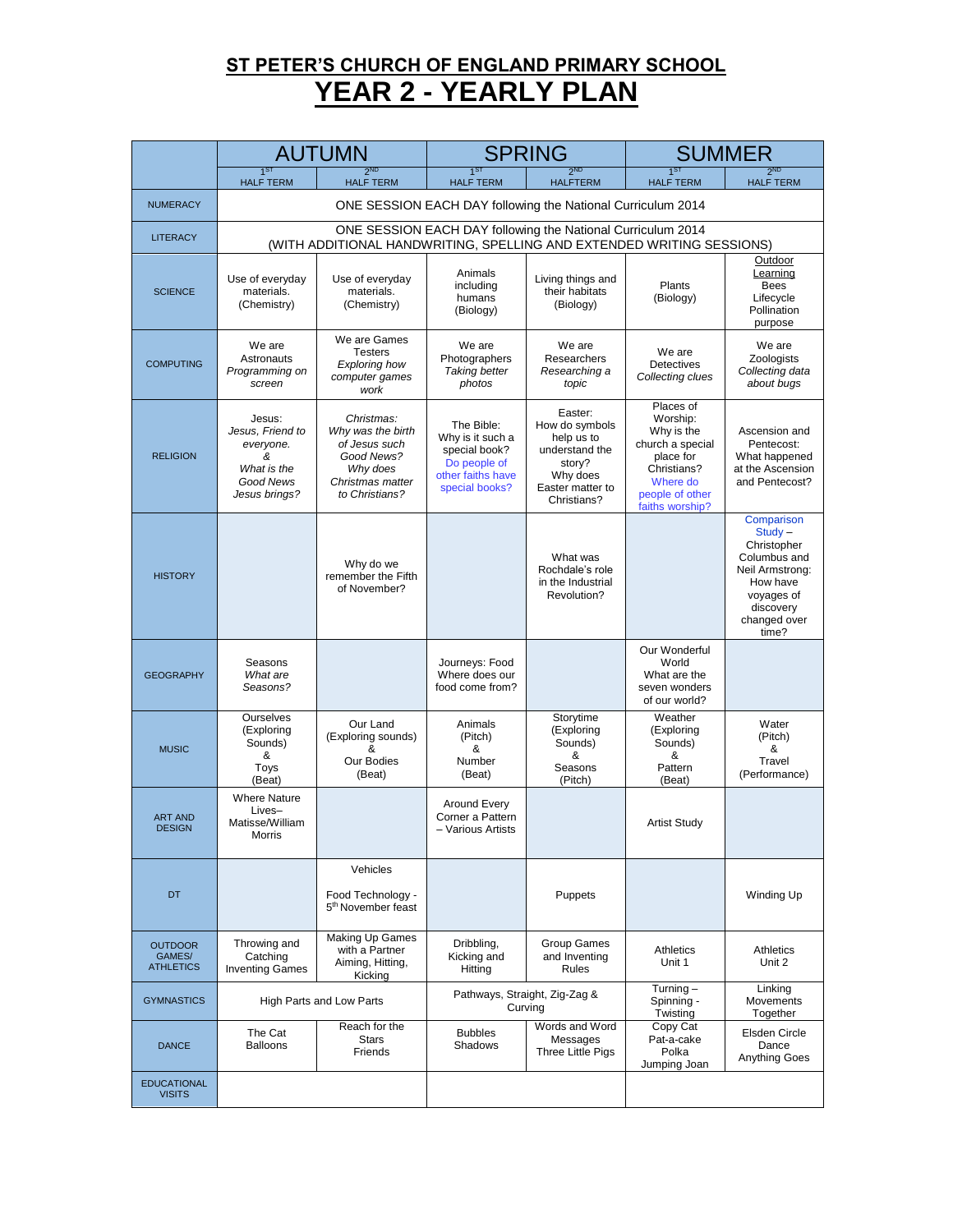# **ST PETER'S CHURCH OF ENGLAND PRIMARY SCHOOL YEAR 3 - YEARLY PLAN**

|                                                                 | <b>AUTUMN</b>                                                                                                                        |                                                                                   | <b>SPRING</b>                                                                       |                                                                                               | <b>SUMMER</b>                                                                   |                                                                                       |  |
|-----------------------------------------------------------------|--------------------------------------------------------------------------------------------------------------------------------------|-----------------------------------------------------------------------------------|-------------------------------------------------------------------------------------|-----------------------------------------------------------------------------------------------|---------------------------------------------------------------------------------|---------------------------------------------------------------------------------------|--|
|                                                                 | $1^{ST}$<br><b>HALF TERM</b>                                                                                                         | 2 <sub>ND</sub><br><b>HALF TERM</b>                                               | $1^{ST}$<br><b>HALF TERM</b>                                                        | <b>2ND</b><br><b>HALFTERM</b>                                                                 | $1^{ST}$<br><b>HALF TERM</b>                                                    | 2 <sup>ND</sup><br><b>HALF TERM</b>                                                   |  |
| <b>NUMERACY</b>                                                 | ONE SESSION EACH DAY following the National Curriculum 2014                                                                          |                                                                                   |                                                                                     |                                                                                               |                                                                                 |                                                                                       |  |
| <b>LITERACY</b>                                                 | ONE SESSION EACH DAY following the National Curriculum 2014<br>(WITH ADDITIONAL HANDWRITING, SPELLING AND EXTENDED WRITING SESSIONS) |                                                                                   |                                                                                     |                                                                                               |                                                                                 |                                                                                       |  |
| <b>SCIENCE</b>                                                  | Rocks<br>(chemistry)                                                                                                                 | Light<br>(Physics)                                                                | Animals<br>including<br>Humans<br>(Biology)                                         | Outdoor<br>Learning<br>Frog Life<br>Cycle and<br>Pond Life                                    | Plants<br>(Biology)                                                             | Forces and<br>magnets<br>(Physics)                                                    |  |
| <b>COMPUTING</b>                                                | We are<br>programmers<br>Programming<br>an animation<br>E-safety                                                                     | We are bug<br>fixers<br>Finding and<br>correcting bugs<br>in programs<br>E-safety | We are<br>Presenters<br>Videoing<br>performance<br>E-safety                         | We are<br>Vloggers<br>Making and<br>sharing a short<br>screencast<br>presentation<br>E-safety | We are<br>Communicator<br>s<br>Collecting and<br>analysing data<br>E-safety     | We are<br>Opinion<br><b>Pollsters</b><br>Collecting and<br>analysing data<br>E-safety |  |
| <b>RELIGION</b>                                                 | Called by God<br>Harvest                                                                                                             | Christmas - God<br>is with us                                                     | $Jesus - The$<br>man who<br>changed lives                                           | Lent<br>Easter -<br>emotions                                                                  | Rules for living<br>(Judaism/Isla<br>m/<br>Sikh/Buddhis<br>m)                   | (S) The Lord's<br>Prayer                                                              |  |
| <b>HISTORY</b>                                                  |                                                                                                                                      | What changed<br>during the<br>Stone, Bronze<br>and Iron Ages?                     |                                                                                     | What<br>happened<br>when the<br>Romans came<br>to Britain?                                    |                                                                                 | Local Study -<br>Why did the<br>Romans<br>choose<br>Chester?                          |  |
| <b>GEOGRAPHY</b>                                                | Where on<br>Earth are we?                                                                                                            |                                                                                   | Is climate<br>cool?                                                                 |                                                                                               | Do you like to<br>be beside the<br>seaside?                                     |                                                                                       |  |
| <b>MUSIC</b>                                                    | Environment<br>(Composition)<br><b>Building</b>                                                                                      | Sounds<br>(Exploring<br>Sounds)<br>Poetry                                         | China<br>(Pitch)<br>Time                                                            | In the past<br>(Pitch)<br>Communicatio<br>n                                                   | Ancient<br>Worlds<br>(Structure)<br>Food and                                    | Human Body<br>(Structure)<br>Singing<br>French                                        |  |
| <b>ART AND</b><br><b>DESIGN</b>                                 | (Beat)<br>People<br>Together<br><b>Various Artists</b>                                                                               | (Performance)                                                                     | (Beat)<br><b>Pretty Patterns</b><br>(Islamic<br>Patterns)<br><b>Various Artists</b> | (Composition)                                                                                 | <b>Drink</b><br>(Performance)<br>From This to<br>That<br><b>Various Artists</b> | (Pitch)                                                                               |  |
| DT                                                              |                                                                                                                                      | Packaging -<br>structures                                                         |                                                                                     | Sandwich<br>Snacks-<br>Food<br>Technology                                                     |                                                                                 | Movina<br>Monsters-<br>mechanical<br>systems                                          |  |
| <b>MODERN</b><br><b>FOREIGN</b><br><b>LANGUAGES</b><br>(FRENCH) | Core Unit 1                                                                                                                          | Core Unit 2                                                                       | Core Unit 3                                                                         | Animals                                                                                       | Food                                                                            | At School                                                                             |  |
| <b>OUTDOOR</b><br>GAMES/<br><b>ATHLETICS</b>                    | <b>Ball Skills</b><br><b>Invasion Focus</b>                                                                                          | <b>Creative Games</b><br>Making                                                   | Net/ Court/ Wall<br>Games                                                           | Striking and<br><b>Fielding Games</b>                                                         | Athletics 1                                                                     | Athletics 2                                                                           |  |
| <b>GYMNASTICS</b>                                               | Stretching, curling and arching                                                                                                      |                                                                                   |                                                                                     | Symmetry and asymmetry                                                                        | Pathways                                                                        | Travelling with<br>a change of<br>front and a<br>change of<br>direction               |  |
| <b>DANCE</b>                                                    | Who am I?<br>The language<br>of dance                                                                                                | The Explorers<br>The Hornpipe                                                     | The Eagle and<br>The Fish                                                           | Mechanical<br>Progress<br>The Human<br>Engine                                                 | English<br>Country<br>Dance 30-31                                               | English<br>Country<br>Dance 32-33                                                     |  |
| <b>EDUCATIONAL</b><br><b>VISITS</b>                             |                                                                                                                                      |                                                                                   |                                                                                     |                                                                                               |                                                                                 |                                                                                       |  |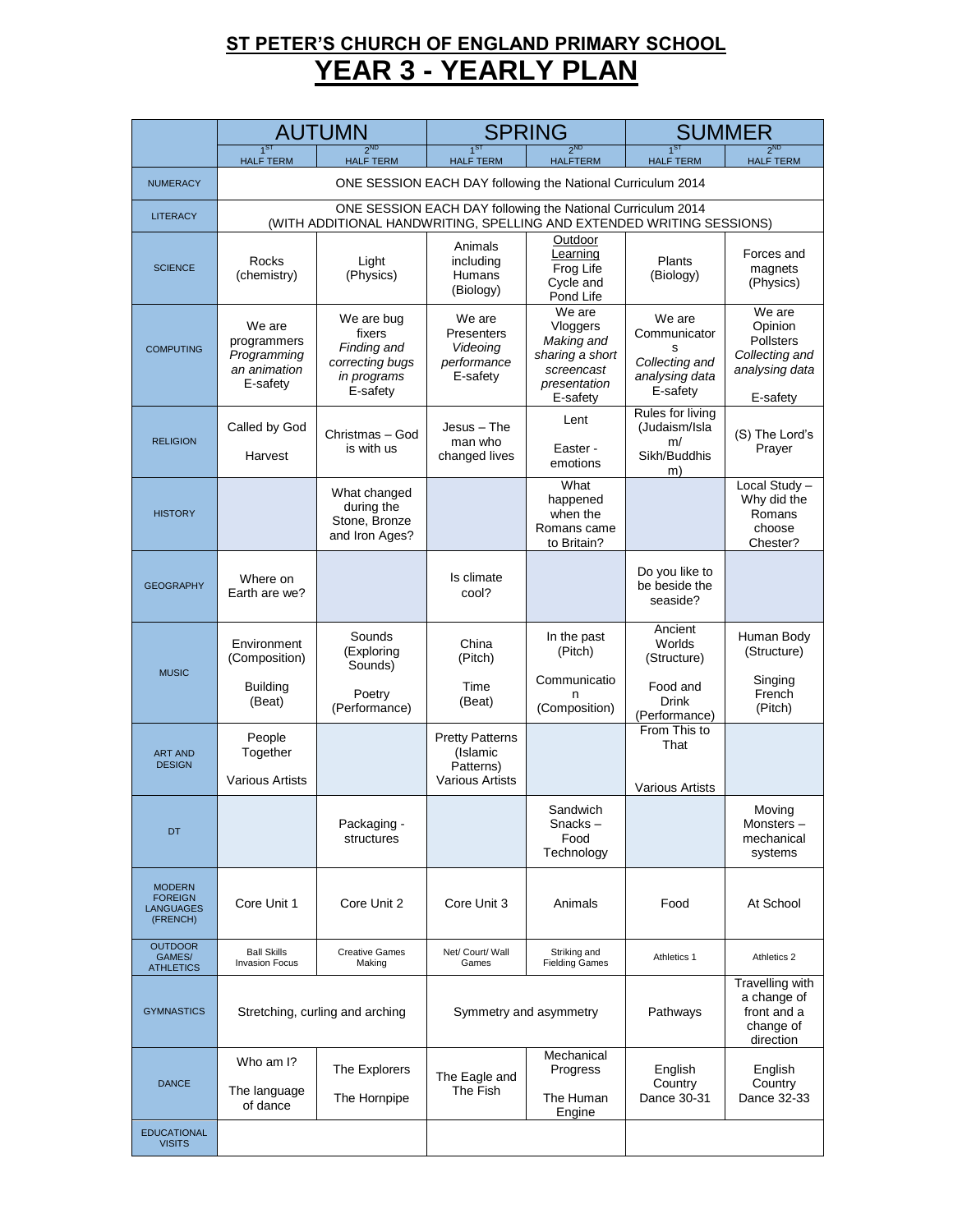### **ST PETER'S CHURCH OF ENGLAND PRIMARY SCHOOL YEAR 4 - YEARLY PLAN**

|                                                                 | <b>AUTUMN</b>                                                                                                            |                                                                                                                                      | <b>SPRING</b>                                                               |                                                                                                                                | <b>SUMMER</b>                                           |                                                                                                                                                          |  |  |
|-----------------------------------------------------------------|--------------------------------------------------------------------------------------------------------------------------|--------------------------------------------------------------------------------------------------------------------------------------|-----------------------------------------------------------------------------|--------------------------------------------------------------------------------------------------------------------------------|---------------------------------------------------------|----------------------------------------------------------------------------------------------------------------------------------------------------------|--|--|
|                                                                 | <b>HALF TERM</b>                                                                                                         | <b>HALF TERM</b>                                                                                                                     | <b>HALF TERM</b>                                                            | $2^{ND}$<br><b>HALFTERM</b>                                                                                                    | <b>HALF TERM</b>                                        | <b>2ND</b><br><b>HALF TERM</b>                                                                                                                           |  |  |
| <b>NUMERACY</b>                                                 |                                                                                                                          | ONE SESSION EACH DAY following the National Curriculum 2014                                                                          |                                                                             |                                                                                                                                |                                                         |                                                                                                                                                          |  |  |
| <b>LITERACY</b>                                                 |                                                                                                                          | ONE SESSION EACH DAY following the National Curriculum 2014<br>(WITH ADDITIONAL HANDWRITING, SPELLING AND EXTENDED WRITING SESSIONS) |                                                                             |                                                                                                                                |                                                         |                                                                                                                                                          |  |  |
| <b>SCIENCE</b>                                                  | <b>States of Matter</b><br>(Chemistry)                                                                                   | Electricity<br>(Physics)                                                                                                             | Animals<br>including<br>Humans<br>(Biology)                                 | Living Things<br>and their<br>Habitats<br>(Biology)                                                                            | Outdoor<br>Learning<br>Trees/<br>Ecosystems             | Sound<br>(Physics)                                                                                                                                       |  |  |
| <b>COMPUTING</b>                                                | We are Software<br>Developers<br>Developing a<br>simple<br>educational<br>game                                           | We are Toy<br>designers<br>Prototyping an<br>interactive toy                                                                         | We are<br><b>Musicians</b><br>Producing digital<br>music                    | We are HTML<br>Editors<br>Editing and<br>writing HTML                                                                          | We are Co-<br>Authors<br>Producing a wiki               | We are<br>Meteorologists<br>Presentina the<br>weather                                                                                                    |  |  |
| <b>RELIGION</b>                                                 | What can<br>Christians learn<br>from the Creation<br>story?<br>What is prayer?<br>How do people of<br>other faiths pray? | Christmas: Exploring<br>the symbolism of light<br>Judaism - Hanukkah<br>- The Jewish Festival<br>of Light                            | Jesus the Son of<br>God<br>Judaism Festival of<br>Shabbat                   | <b>Exploring Easter as</b><br>a story of betrayal<br>and trust<br>Why do Christians<br>call the day Jesus<br>died Good Friday? | Are all Churches<br>the same?                           | Islam/Judaism-<br>Are all places of<br>worship the same?<br>Do people worship<br>God in the same<br>way?<br>Expressing<br>Christian faith<br>through Art |  |  |
| <b>HISTORY</b>                                                  |                                                                                                                          | How much did the<br><b>Ancient Egyptians</b><br>Achieve?                                                                             |                                                                             | Why did the<br>Anglo Saxons<br>and Scots battle<br>the Vikings?                                                                |                                                         | How could you<br>survive in Tudor<br>England?                                                                                                            |  |  |
| <b>GEOGRAPHY</b>                                                | Can you come<br>on a Great<br>American Road<br>Trip                                                                      |                                                                                                                                      | How Does Water<br>go Round and<br>Round?                                    |                                                                                                                                | Can the Earth<br><b>Shake Rattle</b><br>and Roll?       |                                                                                                                                                          |  |  |
| <b>MUSIC</b>                                                    | Poetry<br>(Performance)&<br>Environment<br>(Composition)                                                                 | Sounds (Exploring<br>Sounds)<br>&<br>Recycling<br>(Structure)                                                                        | <b>Building</b><br>(Beat)<br>&<br>Around the<br>World<br>(Pitch)            | Ancient Worlds<br>(Structure)<br>&<br>Singing Spanish<br>(Pitch)                                                               | Communication<br>(Composition)<br>&<br>Time<br>(Beat)   | In the Past<br>(Notation)<br>&<br>Food and Drink<br>(Performance)                                                                                        |  |  |
| <b>ART AND</b><br><b>DESIGN</b>                                 |                                                                                                                          | Imaginary - Dream<br>Worlds (Various<br>Artists)                                                                                     |                                                                             | Let's Sit Down<br>(Van Gogh /<br>Matisse)                                                                                      |                                                         | Let's Go<br>(Paul Klee)                                                                                                                                  |  |  |
| DT                                                              | Money<br>Containers                                                                                                      |                                                                                                                                      | Storybooks                                                                  |                                                                                                                                | Torches                                                 | <b>Tudor Food</b>                                                                                                                                        |  |  |
| <b>MODERN</b><br><b>FOREIGN</b><br><b>LANGUAGES</b><br>(FRENCH) | Playtime                                                                                                                 | My Home                                                                                                                              | My Town                                                                     | Describing<br>People                                                                                                           | The Body                                                | Sport                                                                                                                                                    |  |  |
| <b>OUTDOOR</b><br>GAMES/<br><b>ATHLETICS</b>                    | Net/ Court/ Wall<br>Games                                                                                                | Problem Solving and<br><b>Inventing Games</b><br>(Invasion Focus)                                                                    | <b>Invasion Games</b>                                                       | Striking and<br><b>Fielding Games</b>                                                                                          | Athletics - Unit 1                                      | Athletics - Unit 2                                                                                                                                       |  |  |
| <b>GYMNASTICS</b>                                               |                                                                                                                          | Balance                                                                                                                              |                                                                             | Receiving Body Weight                                                                                                          | Balance leading<br>into change of<br>front or direction | Rolling                                                                                                                                                  |  |  |
| <b>DANCE</b>                                                    | Snooker<br>championship<br>Record and<br>remember                                                                        | Electricity                                                                                                                          | These shoes are<br>made for walking<br>Giraffes can't<br>dance<br>Incognito | Wimbledon<br><b>Musical Statues</b>                                                                                            | <b>English Country</b><br>Dance 34-35                   | <b>English Country</b><br>Dance 36-37                                                                                                                    |  |  |
| <b>EDUCATIONAL</b><br><b>VISITS</b>                             |                                                                                                                          |                                                                                                                                      |                                                                             |                                                                                                                                |                                                         |                                                                                                                                                          |  |  |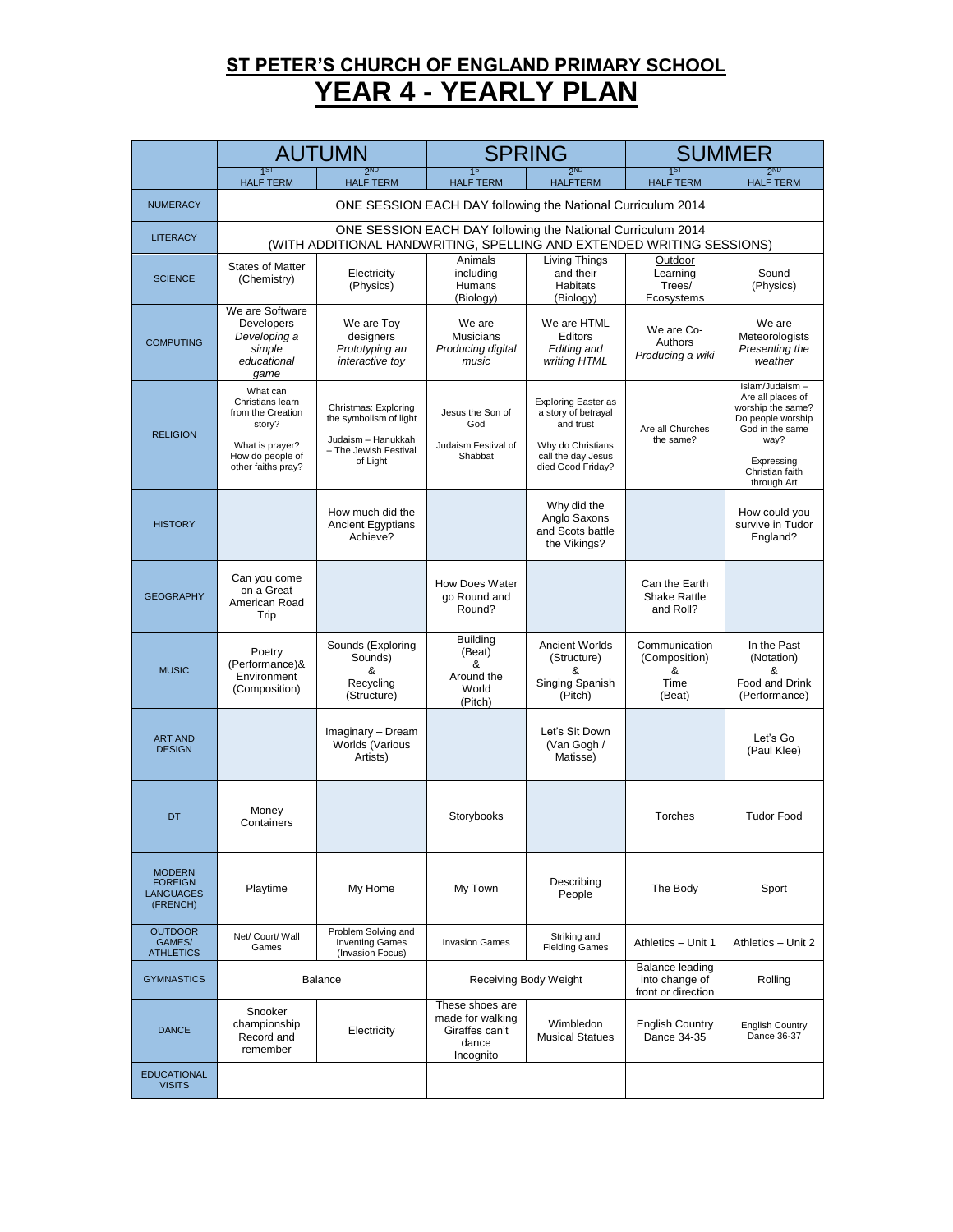# **ST PETER'S CHURCH OF ENGLAND PRIMARY SCHOOL YEAR 5 - YEARLY PLAN**

|                                                                 | <b>AUTUMN</b>                                                                                       |                                                                                                                                      | <b>SPRING</b>                                                                          |                                                                               | <b>SUMMER</b>                                                                                             |                                                                |  |  |
|-----------------------------------------------------------------|-----------------------------------------------------------------------------------------------------|--------------------------------------------------------------------------------------------------------------------------------------|----------------------------------------------------------------------------------------|-------------------------------------------------------------------------------|-----------------------------------------------------------------------------------------------------------|----------------------------------------------------------------|--|--|
|                                                                 | $1^{51}$<br><b>HALF TERM</b>                                                                        | <b>2ND</b><br><b>HALF TERM</b>                                                                                                       | $1^{SI}$<br><b>HALF TERM</b>                                                           | ጋ <sup>ND</sup><br><b>HALFTERM</b>                                            | <b>HALF TERM</b>                                                                                          | $2^{ND}$<br><b>HALF TERM</b>                                   |  |  |
| <b>NUMERACY</b>                                                 |                                                                                                     | ONE SESSION EACH DAY following the National Curriculum 2014                                                                          |                                                                                        |                                                                               |                                                                                                           |                                                                |  |  |
| <b>LITERACY</b>                                                 |                                                                                                     | ONE SESSION EACH DAY following the National Curriculum 2014<br>(WITH ADDITIONAL HANDWRITING, SPELLING AND EXTENDED WRITING SESSIONS) |                                                                                        |                                                                               |                                                                                                           |                                                                |  |  |
| <b>SCIENCE</b>                                                  | Properties:<br>Changes of<br><b>Materials</b><br><b>CHEMISTRY</b>                                   | Earth and Space<br><b>PHYSICS</b>                                                                                                    | Animals<br>including<br>humans<br><b>BIOLOGY</b>                                       | Living things<br>and their<br>habitats<br><b>BIOLOGY</b>                      | <b>Plants Revisit</b><br>(Photosynthesis)<br><b>BIOLOGY</b>                                               | Forces<br><b>PHYSICS</b>                                       |  |  |
| <b>COMPUTING</b>                                                | We are game<br>developers<br>Developing an<br>interactive<br>game                                   | We are<br>cryptographers<br>Cracking codes                                                                                           | We are artists<br>Fusing<br>geometry and<br>art                                        | We are web<br>developers<br>Creating a<br>website about<br>cyber safety       | We are<br>bloggers<br>Sharing<br>experiences<br>and opinions                                              | We are<br>architects<br>Creating a<br>virtual space            |  |  |
| <b>RELIGION</b>                                                 | Jesus the<br>Teacher                                                                                | Christmas:<br>The Gospels of<br>Matthew and<br>Luke                                                                                  | Old Women in<br>The Old<br>Testament                                                   | Easter as a<br>celebration of<br>Victory                                      | How and why<br>do Christians<br>read the<br>Bible?                                                        | Multi-Cultural<br>Christianity                                 |  |  |
| <b>HISTORY</b>                                                  |                                                                                                     | <b>WORLD</b><br>HISTORY: Why do<br>we remember the<br>Maya?                                                                          |                                                                                        | What was life<br>like for<br>children during<br>Queen<br>Victoria's<br>Reign? |                                                                                                           | LOCAL<br>STUDY: Who<br>were the<br>Rochdale<br><b>Pioneers</b> |  |  |
| <b>GEOGRAPHY</b>                                                | <b>CHANGES IN</b><br><b>OUR LOCAL</b><br><b>ENVIRONMENT</b><br>: How our<br>country is<br>changing? |                                                                                                                                      | EUROPE: A<br>STUDY OF<br>THE ALPINE<br>REGION-<br>Where should<br>we go on<br>holiday? |                                                                               | <b>SOUTH</b><br>AMERICA:<br>THE AMAZON<br>– What is it<br>like in the<br>Amazon?                          |                                                                |  |  |
| <b>MUSIC</b>                                                    | <b>OUR</b><br><b>COMMUNITY</b><br>(Performance)                                                     | <b>SOLAR SYTEM</b><br>(Listening)                                                                                                    | <b>LIFE CYCLES</b><br>(Structures)                                                     | <b>KEEPING</b><br><b>HEALTHY</b><br>(Beat)                                    | AT THE<br><b>MOVIES</b><br>(Composition)                                                                  | <b>CELEBRATION</b><br>(Performance)                            |  |  |
| <b>ART AND</b><br><b>DESIGN</b>                                 | Look at this -<br><b>CEZANNE</b>                                                                    |                                                                                                                                      | $HOLD IT! -$<br><b>Various Artists</b>                                                 |                                                                               | <b>TELLING</b><br><b>STORIES WITH</b><br><b>TEXTILES:</b><br>Artist Study -<br><b>BAYEAUX</b><br>Tapestry |                                                                |  |  |
| DT                                                              |                                                                                                     | <b>MUSCIAL</b><br><b>INSTUMENTS</b>                                                                                                  |                                                                                        | <b>BREAD</b>                                                                  |                                                                                                           | <b>MOVING</b><br><b>TOYS</b>                                   |  |  |
| <b>MODERN</b><br><b>FOREIGN</b><br><b>LANGUAGES</b><br>(FRENCH) | On Holiday                                                                                          | Eating Out                                                                                                                           | Hobbies                                                                                | A School Trip                                                                 | Seasons                                                                                                   | The<br>Environment                                             |  |  |
| <b>OUTDOOR</b><br>GAMES/<br><b>ATHLETICS</b>                    | Net/ Court/ Wall<br>Games                                                                           | Invasion and Target<br>(Ball Handling<br>Games)                                                                                      | <b>Invasion Games</b><br>(Implement and<br>Kicking)                                    | Striking and<br><b>Fielding Games</b>                                         | Athletics 1                                                                                               | Athletics 2                                                    |  |  |
| <b>GYMNASTICS</b>                                               |                                                                                                     | <b>Bridges</b>                                                                                                                       |                                                                                        | Flight                                                                        | Functional use of<br>the limbs                                                                            | Spinning and<br>turning                                        |  |  |
| <b>DANCE</b>                                                    | Rubbish                                                                                             | What a card<br>Word power                                                                                                            | City Life<br>Pleased to see you                                                        | Volcanoes<br>Punch and wrestle                                                | <b>English Country</b><br>Dance 38-41                                                                     | <b>English Country</b><br>Dance 42-44                          |  |  |
| <b>EDUCATIONAL</b><br><b>VISITS</b>                             |                                                                                                     |                                                                                                                                      |                                                                                        |                                                                               |                                                                                                           |                                                                |  |  |